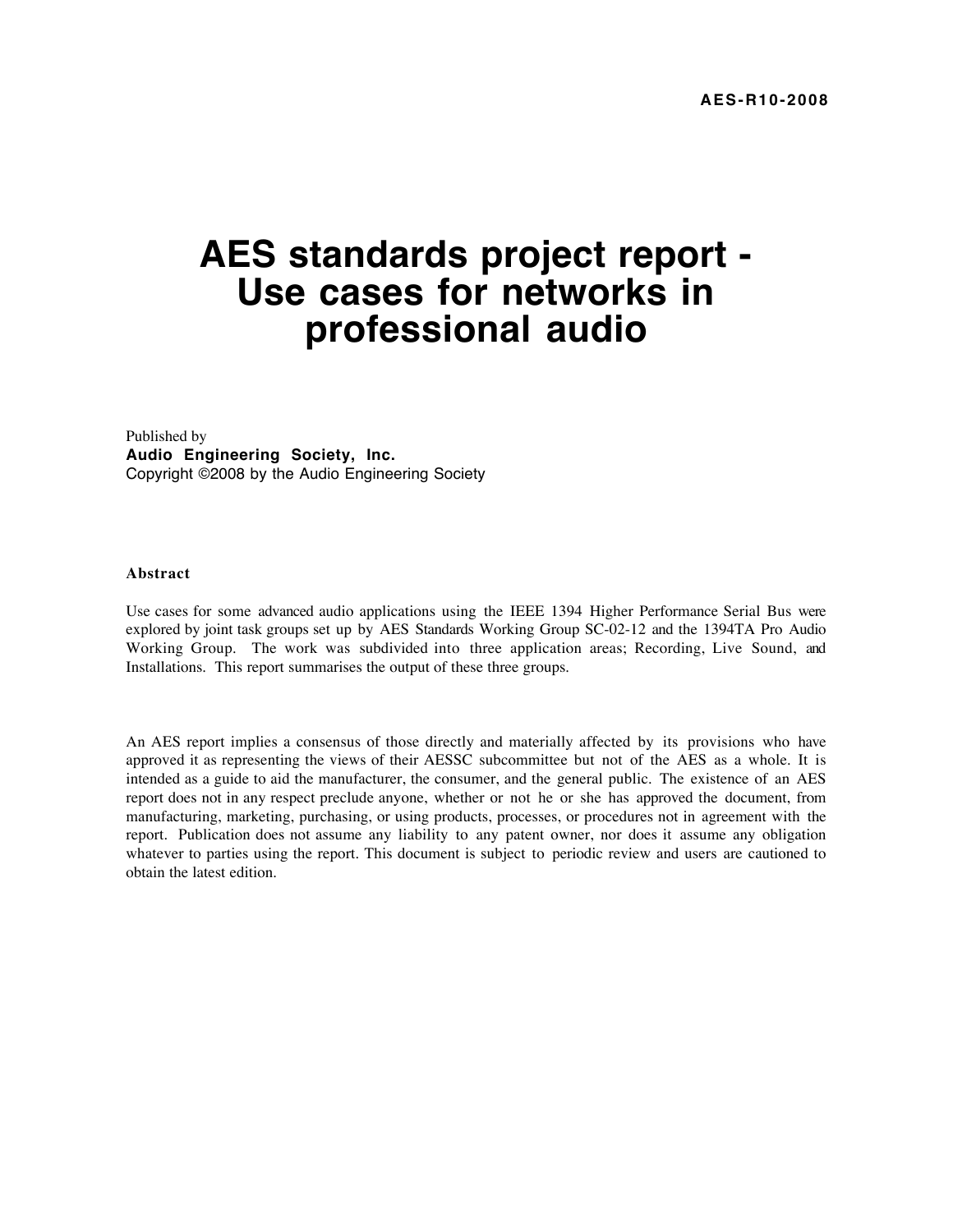# $-2-$

# **Contents**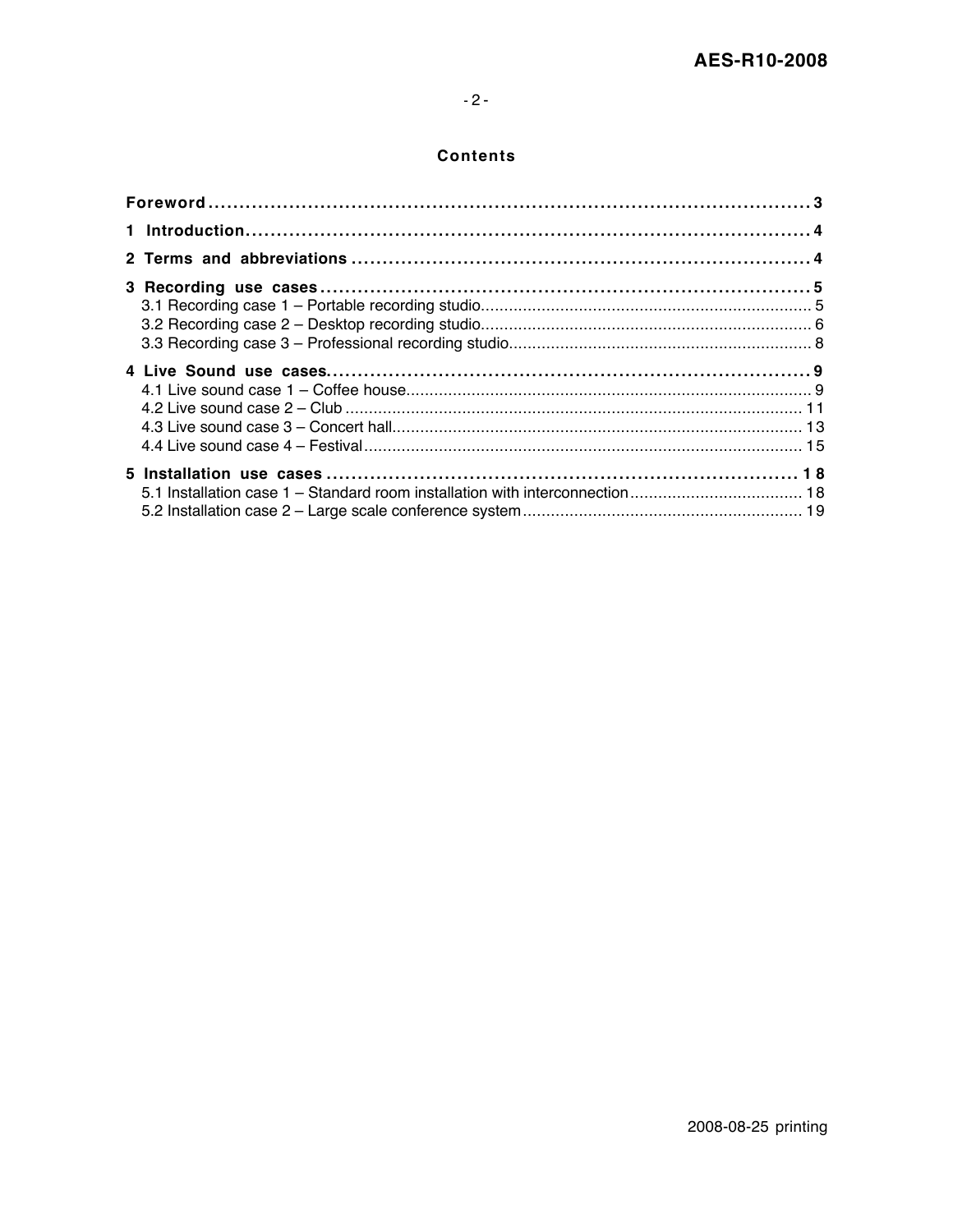### - 3 -

# **Foreword**

This foreword is not part of the AES-R10, *AES standards project report - Use cases for networks in professional audio*.

In middle of 2006, a joint task group was set up by AES Standards Working Group SC-02-12 and the 1394TA Pro Audio Working Group to explore the potential use cases for advanced audio application using the IEEE 1394 Higher Performance Serial Bus. The work was subdivided into three application areas; Recording, Live Sound, and Installations. Membership of these task groups was invited from the industry at large. In each application area, work was carried out using the Internet communications tools of both the 1394TA and AESSC.

The members of the writing group that developed this document in draft are:

AES-X156, RECORDING USE CASES Filip Saelen, SSL Fred Speckeen, TCAT/1394TA PAWG

AES-X157, LIVE SOUND USE CASES Scott Peer, Shure Robby Gurdan U-MAN Fred Speckeen, TCAT/1394TA PAWG

AES-X158, INSTALLATION USE CASES Robby Gurdan, U-MAN Fred Speckeen, TCAT/1394TA PAWG

Richard Foss Chair, working group SC-02-12